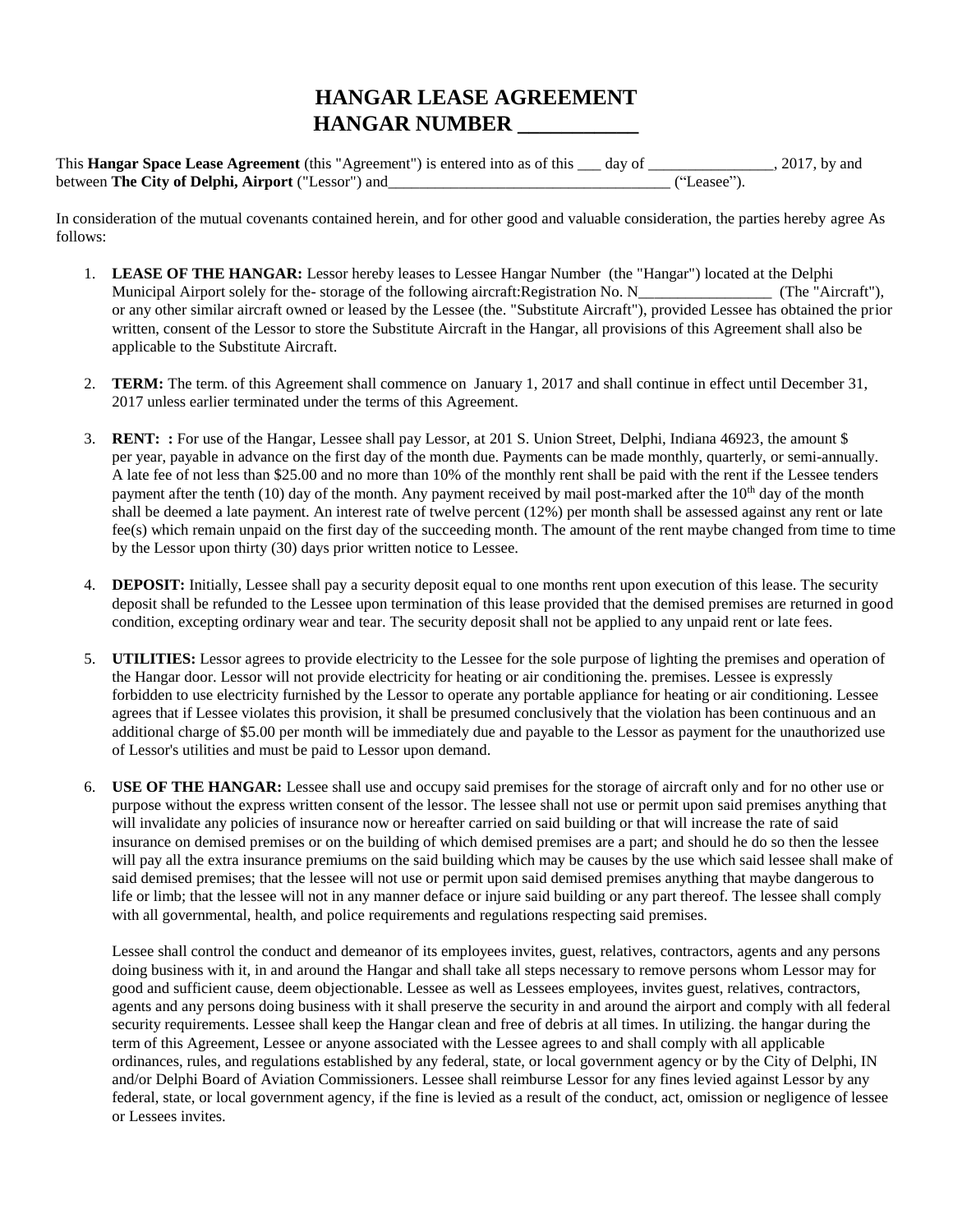Lessee agrees to abide by any security regulations which may include, but not be limited to security measures related to Airfield access, Hangar access and vehicular movement which are required due to the Airport's certification application to the Federal Aviation Administration.

At the termination of this Agreement, by expiration or otherwise, Lessee shall immediately surrender possession of the hangar and shall, at its sole expense, remove the aircraft and all other property therefrom, leaving the hangar in the same condition as when received, ordinary wear and tear excepted. Lessee shall be liable for any and all damages to the Hangar caused by Lessee's use, including, but not limited to bent or broken interior walls, damage to floors due to fuel or spillage, or damage to doors due to Lessee's operation thereof.

- 7. **SUBLEASE ASSIGNMENT:** Lessee agrees not to sublease the Hangar or to assign this Agreement without the prior written approval of Lessor. The parking of Aircraft not owned or leased by Lessee in the Hangar shall constitute a sublease.
- 8. **CONDITION OF PREMISES:** Lessee shall accept the Hangar in its present condition without any liability or obligation on the part of Lessor to make any alterations, improvements or repairs of any kind on or about said Hangar. Lessee covenants that upon execution of this Agreement the premise meet his/her approval and are acceptable "as is". Lessor is responsible for repairs to the premises.
- 9. **ALTERATIONS:** Lessee covenants and agrees not to install any fixtures or make any alterations, additions or improvements to the Hangar without the prior written approval of Lessor. All Fixtures installed or additions and improvements made to the Hangar shall, remain in the Hangar' as a permanent part of the premises at the termination of this Agreement, without compensation or payment to Lessee.
- 10. **INSURANCE:** Lessee agrees to maintain, at its own expense, for the benefit of itself and Lessor as co-insured, insurance in the minimum amount off \$300,000 or such amounts as may be approved by Lessor, insuring against liability for damage or loss to the Aircraft or other property, and against liability for personal injury or death, arising from the acts or omissions of lessee, its agents and employees. Such policy or policies shall contain a Provision whereby Lessee-s insurer waives any rights of subrogation against Lessor, its agents and employees and providing that lessor must receive at least ten (10) days prior written notice of any cancellation of Lessee's insurance coverage. Prior to the commencement of this Agreement, Lessee shall deliver to Lessor certificates or binders evidencing the existence of the insurance required herein.
- 11. **CASUALTY:** In the event the Hangar, or the means of access thereto, shall be damaged by fire or any other cause, the rent payable here under shall not abate provided that the Hangar is not rendered untenantable by such damage. If the Hangar is rendered untenantable and lessor elects to repair the Hangar, the rent shall abate for the period during which such repairs are being made, lessee, its employees, agents, or invites, in which case the rent shall not abate and Lessee or his insurer shall return the hangar to its original condition as soon as possible. If the Hangar is rendered untenantable and Lessor elects not to repair the Hangar, this Agreement shall terminate.
- 12. **INDEMNITY; FORCE MAJEURE:** Lessee agrees to release, indemnify and hold Lessor, its officers and employees harmless from and against any and all liability, damages, business interruption delays, loss, claims, or judgements, of any kind whatsoever, including all cost, attorney's fees, and expenses incidental thereto, which may be suffered by, or charged to Lessor by reason of any loss of or damage to any property or injury to or death of any person arising out of or by reason of any breach, violation or non-performance by Lessee or its servants, employees or agents of any covenant or condition of this Agreement or by any act or failure to act of those persons. Lessor shall not be liable for its failure to perform this Agreement or for any loss, injury, damage of delay of any nature what so ever resulting therefrom caused by an Act of God, fire, flood, accident, strike, labor dispute, riot insurrection, or any other cause beyond Lessor's control. Lessor and Lessee shall give prompt and reasonable notice of any claims or actions against the other party and Lessee and Lessor shall have the right to investigate, compromise and defend same.
- 13. **DISCLAIMER OR LIABILITY:** Lessor hereby disclaims, and Lessee hereby releases Lessor from, any and all liability, whether in contract or tort (including strict liability and negligence) for any loss, damage or injury of any nature whatsoever sustained by Lessee, its employees, agents or invites during the term of this agreement, including but not limited to loss, damage or injury to the Aircraft or other property of Lessee that may be located or stored in the Hangar, unless such loss, damage or injury is caused by lessor's negligence or by the negligence of Lessor's employee(s) while, acting within the scope of their employment.
- 14. **DEFAULT:** This Agreement shall be breached if. (a) Lessee shall default in the payment of any rental payment or other payment hereunder; (b) Lessee shall default in the performance of any covenant herein. and such default shall continue for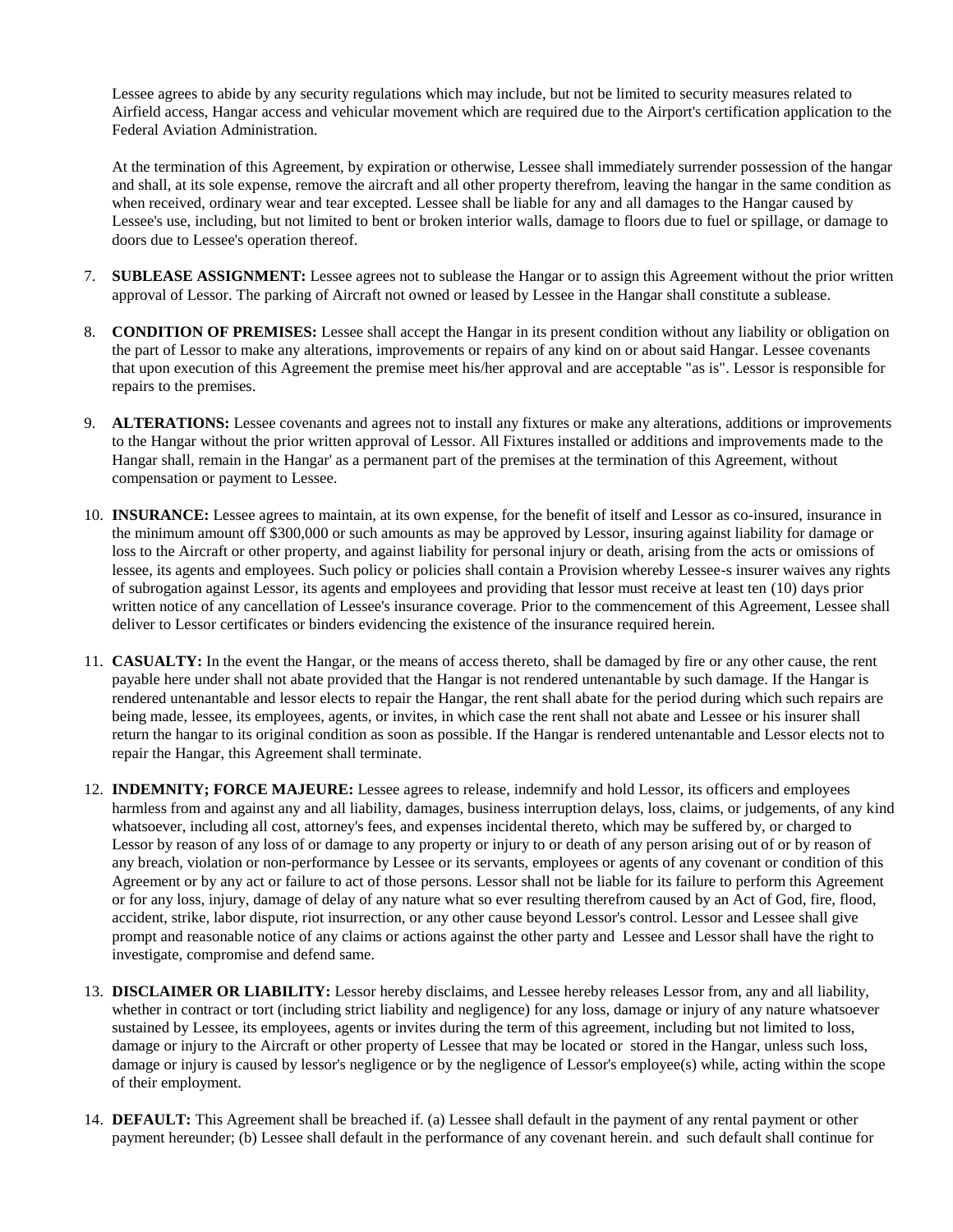five (5) days after receipt by lessee of notice thereof from Lessor (c) a petition is filed by or against Lessee under the Bankruptcy Act or any amendment thereto; or (d) Lessee assigns his/her property for the benefit of creditors (e) Lessee or any person associated with Lessee violates the Airport Security Regulations or fails to comply with policies and procedures at the Delphi Municipal Airport.

In the event of any breach of this Agreement by Lessee, Lessor shall, at its option, and without further notice, have the right to terminate this Agreement and to remove the Aircraft and any other property of lessee from the Hangar and/or airport property. Lessee expressly waives the service of any notice. Lessor shall not be responsible for any damage or loss related to said removed Aircraft while it is on airport property. The Lessor may exercise any of the rights specified above and such action shall not prejudice Lessor's right to pursue any other remedy available to Lessor in law or equity.

Lessor is entitled to recover reasonable attorney fees, costs, and expenses incurred by reason of exercising Lessor's remedies under this Agreement.. In the event of termination for non-payment, Lessee hereby agrees to Lessor's lien against Lessee's Aircraft in the amount of Lessee's arrearage.

- 15. **THIRTY (30) DAY TERMINATION:** Lessee shall have the right, with or without cause, to terminate this Agreement by giving thirty (30) days prior written notice to the Lessor. Lessor may terminate this Agreement with thirty (30) days written notice to Lessee
- 16. **GOVERNING LAW:** This Agreement shall be construed in accordance with the laws of the State of Indiana.
- 17. **RELATIONSHIP OF PARTIES:** The relationship between Lessor and Lessee shall always and only be that of Lessor and Lessee.\* Lessee shall never at any time during the term of this agreement become the agent of Lessor, and Lessor shall not be responsible for the acts or omissions of Lessee, its employees, agents, or other persons associated with Lessee.
- 18. **REMEDIES CUMULATIVE:** The right and remedies with respect to any of the terms and conditions of this Agreement shall be cumulative and not exclusive, and shall be in addition to all other rights and remedies available to either party in law or equity.
- 19. **NOTICES:** Any notice given by one party to the other in connection with this Agreement shall be in writing and shall be sent by certified or registered mail, return receipt requested. Lessee shall irnmediately notify Lessor of any change of Lessee's address, Notice sent to Lessee's last known address shall constitute notice to the Lessee.

Notices shall be deemed to have been received on the date as shown on the return receipt. If the receipt is returned. to, the Lessor showing that the, certified \*or registered mail has been refused by Lessee than Lessor may give notice to Lessee by regular mail.

- 20. **INTEGRATION:** This Agreement constitutes the entire agreement between the parties,. and as of its effective date supersedes all prior Agreements between the parties related to the leasing of the Hangar. Any change or modification hereof must be in writing signed by both parties and attached to this Agreement as an Addendum.
- 21. **WAIVER:** The waiver by Lessor of any covenant or condition of this Agreement shall not thereafter preclude Lessor from demanding performance in accordance with the terms hereof.
- 22. **SUCCESSORS BOUND:** This agreement shall be binding upon and inure to the benefit of the heirs, legal representatives, successors and assigns of the Lessee.
- 23. **SEVERABILITY:** If a provision hereof shall be finally declared void or illegal by any court or administrative agency having jurisdiction over the parties to this Agreement, the entire Agreement shall not become void, but the remaining provisions shall continue: in effect as nearly as possible in accordance with the original intent of parties